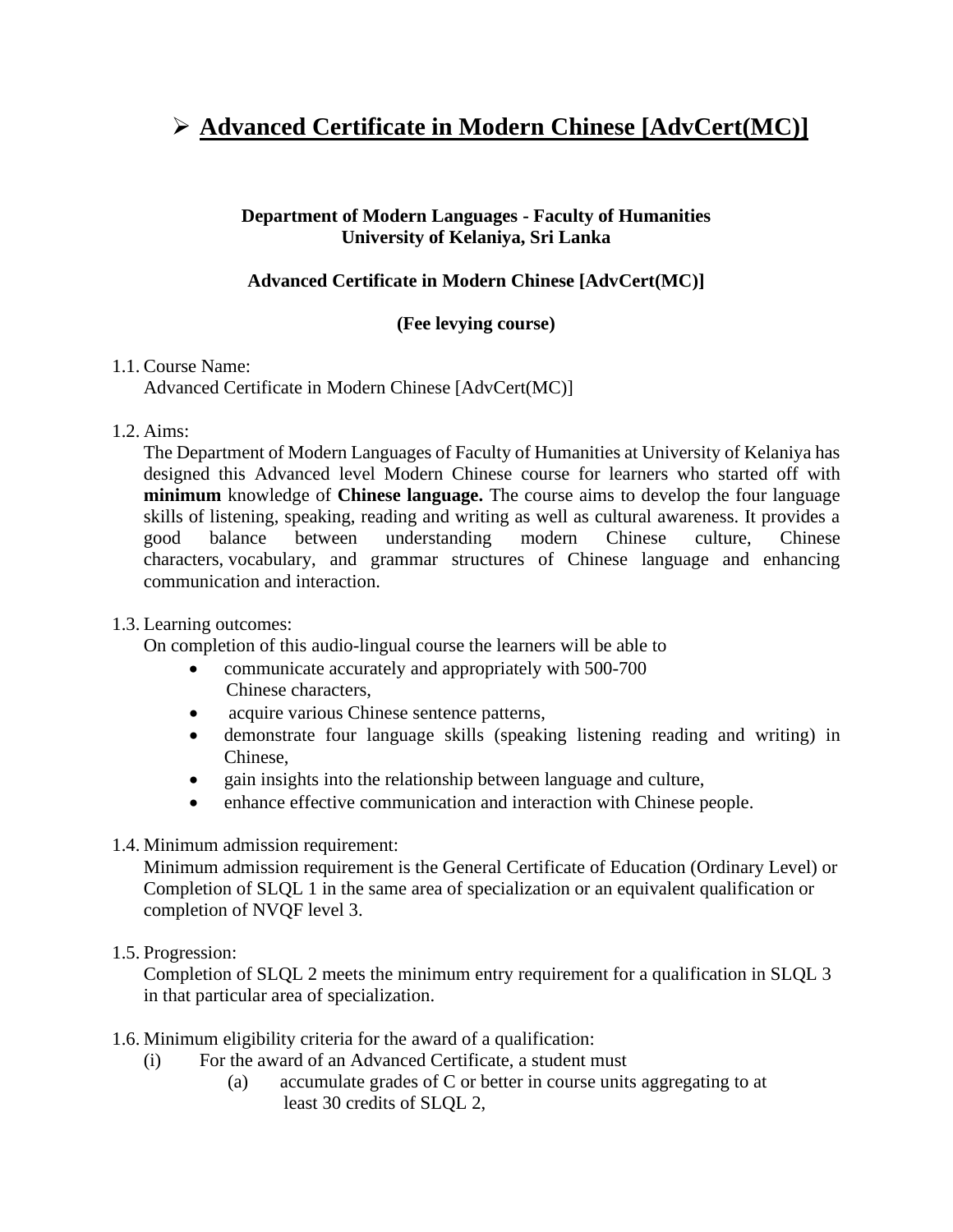- (b) obtain a GPA of 2.00 or greater, and
- (c) complete the relevant requirements within a period of three consecutive academic years.
- (ii) For the award of an Advanced Certificate with Merit, a student must
	- (a) accumulate grades of C or better in course units aggregating to at least 30 credits of SLQL 2,
	- (b) obtain a GPA of 3.70 or greater, and
	- (c) complete the relevant requirements within one academic year at SLQL 2.
- (iii) For the award of an Advanced Certificate with Distinction, a student must
	- (a) accumulate grades of A or better in course units aggregating to at least 30 credits of SLQL 2,
	- (b) obtain a GPA of 4.00, and
	- (c) complete the relevant requirements within one academic year at SLQL 2.

*Note 1: A student who does not obtain a grade C or better in a particular course unit may re-sit the examination of that course unit in the next available attempt in order to improve the grade. The best grade obtainable by a student in this instance would be C. In the event a student obtains a lower grade while attempting to better the grade, he/she will be entitled to the previous grade.*

- *Note 2: Programme of study concerned may include additional requirements in addition to the minimum eligibility criteria with the approval of the University Senate.*
- *Note 3: The valid date for awarding any qualification will be the 1st day of the next month from the month where the requirements were fulfilled to award such qualification.*
- *Note 4: After awarding any qualification it cannot be changed and/or reverted back under any circumstances.*

#### 1.7. Duration:

450 hours (250 lecturer hours in Classroom [5 hours  $\times$  50 weeks] and 200 practical hours [4 hours  $\times$  50 weeks])

|      | <b>ACMC 08016</b> | <b>Chinese Characters and Lexical Formation</b> |
|------|-------------------|-------------------------------------------------|
| ii.  | <b>ACMC 08026</b> | Comprehension and Composition                   |
| iii. | <b>ACMC 08036</b> | <b>Spoken Chinese</b>                           |
| iv.  | <b>ACMC 08046</b> | <b>Chinese Cultural Discourse</b>               |
|      | <b>ACMC 08056</b> | <b>Chinese Translation</b>                      |

1.8. Course Structure : The Course consists of 05 units including Oral Examination.

#### 1.9.Examination Structure:

There are 05 question papers, each of 03 hr duration for the 05 course units (ACMC 03515, ACMC 03525, ACMC 03535, ACMC 03545)

#### 1.10. Evaluation:

Attendance (10%), Practical work, (10%), Character writing (10%),